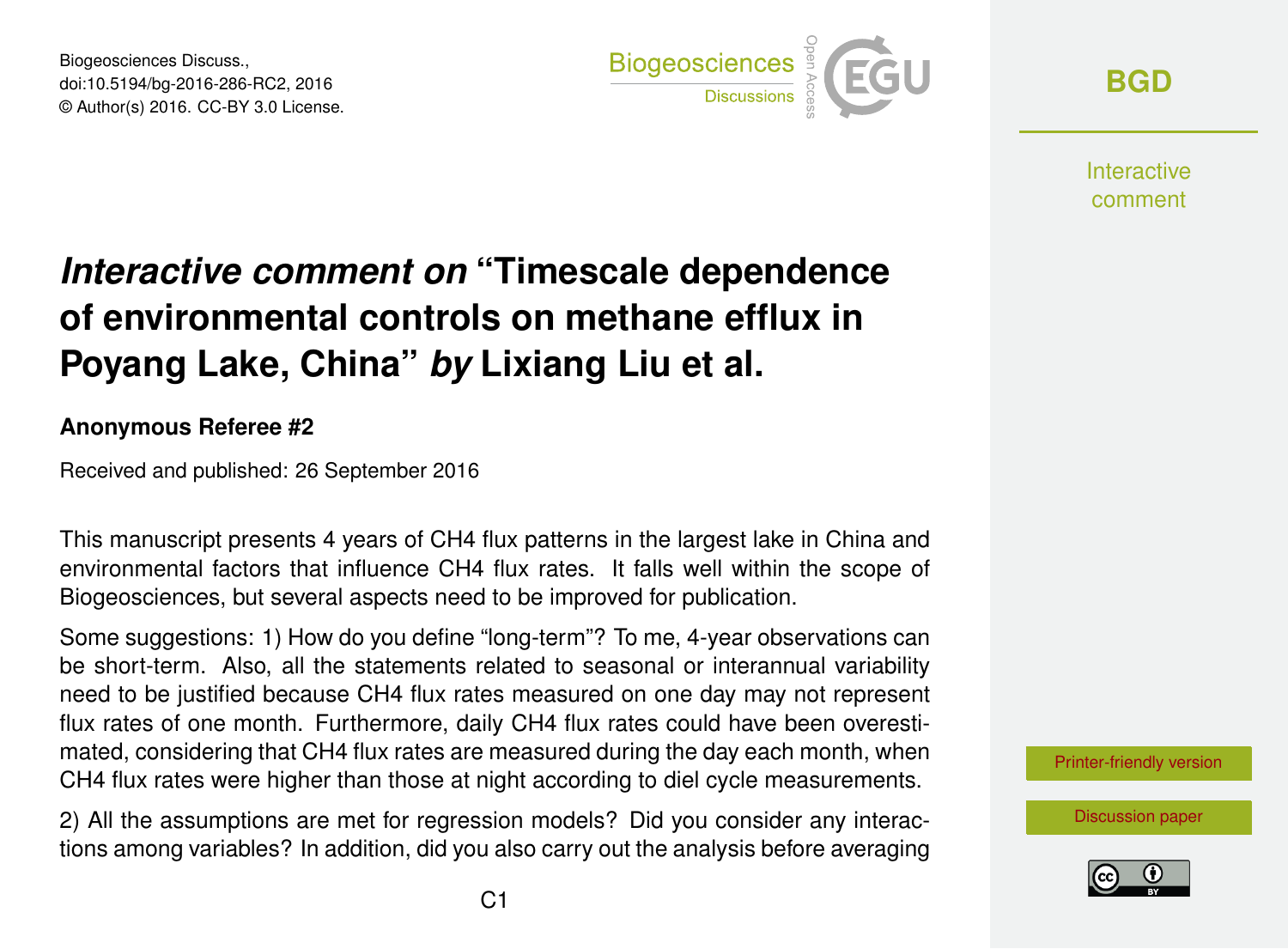the flux rates, with replicates as random effects? If so, how did the results differ from those after averaging?

3) In the discussion section some results were described, which did not appear in the result section. Results and discussion need to be better separated. In addition, the interpretation of the results needs to be better supported in the discussion section, focusing clearly on the core messages, i.e., what the results mean and what we can learn from this study.

Line#47-51, there are too few references to represent the minimum and maximum flux rates in lakes, especially given that those references are from lakes in China and Norway only. Also, if such values can be presented with more studies, how would seasonal variations look like in comparison to diurnal ones?

Line#75-78, can you add references for each variable? Line#64-72 well covered the references for each variable, but this section lacks it.

Line#78-82, it sounds like investigating in large lakes is not important. Please rephrase or add some more sentences to justify the importance of this research.

Line#86-87, I suggest adding references that describe the previous studies, e.g. Liu et al. (2013).

Line#109, what are the species names of Carex?

Line#128-146, this section can be written more concisely.

Line#166, can decreases in CH4 concentrations right after ebullition events be solely explained by diffusion back to lake water? If CH4 molecules were diffused back to the lake water, partial pressure of CH4 inside the chamber should be very high, inhibiting further emission from lake water to chamber. Can they be partially from irregular air mixing inside the chamber, which results in errors in CH4 concentrations? Then, the current method for calculating flux rates needs to be reconsidered.

**[BGD](http://www.biogeosciences-discuss.net/)**

Interactive comment

[Printer-friendly version](http://www.biogeosciences-discuss.net/bg-2016-286/bg-2016-286-RC2-print.pdf)

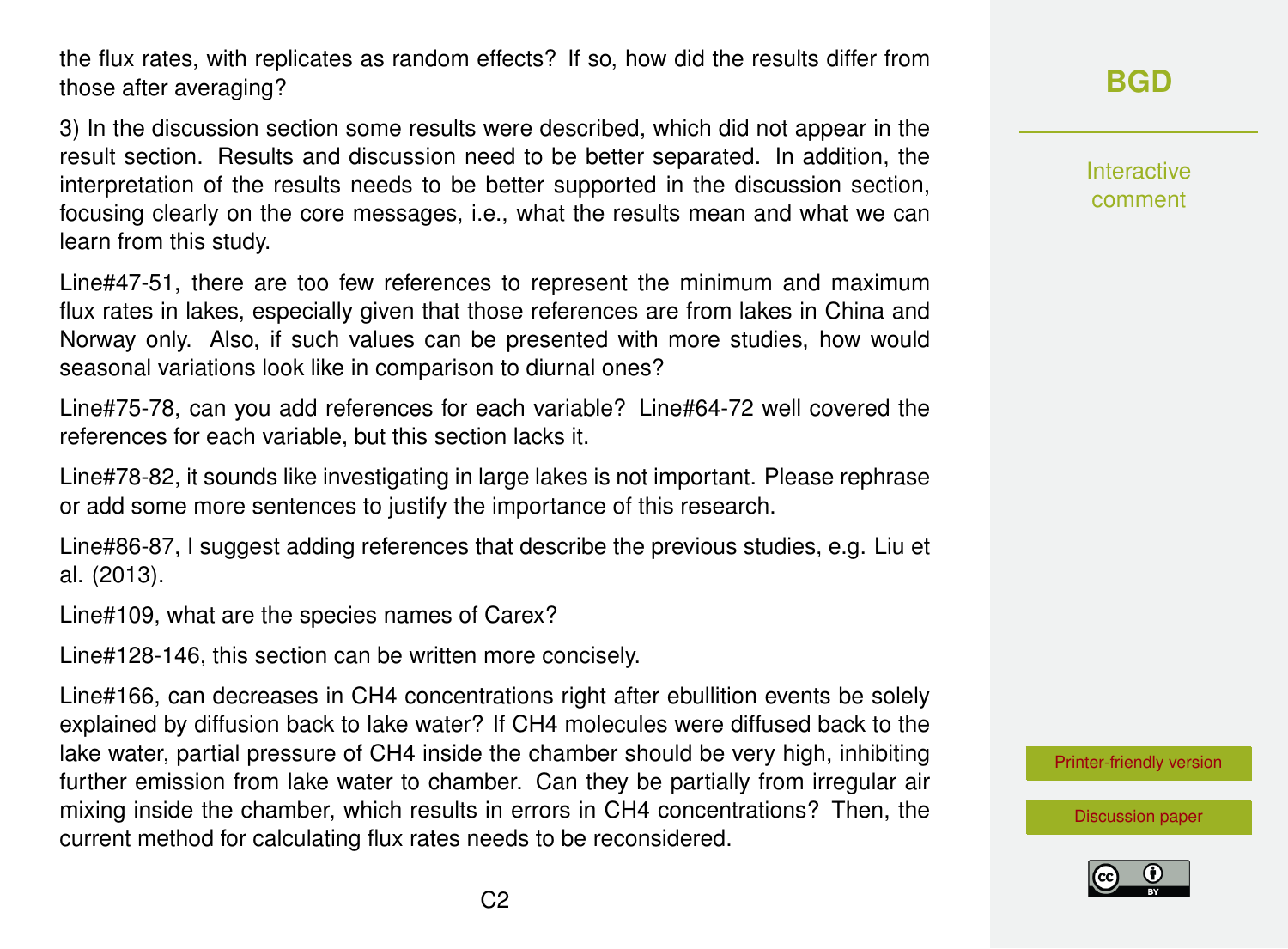Line#167-182, this section is confusing. It can be written clearly and concisely.

Line#200, were water and sediment samples collected at three sampling points for flux measurements?

The paragraph from line#229 can be given in a Table.

Line#241, T test  $\rightarrow$  t-test

Line#242, flux rates are measured three times per season and they may not well represent flux rates of one season of the year. Then, can deviation of these three values be used to quantify interannual variability?

Line#247, please write what b represents in the equation.

Line#278, what do you mean by "inconsistent and obvious"?

Line#309-331, this part can be written more concisely.

Line#331-332, sentences of this paragraph do not support this conclusion.

Line#335, here again, can the absolute values be compared with a few references, which are probably based on different observation periods?

Line#338-342, a larger number of data points can produce wider range of values.

Line#345-356, possible explanations can be added, such as potential drivers that can affect diel CH4 flux patterns and their variations (if measured).

4.2 CH4 effluxes in summer, this section contains a lot of new results, which were not presented in the result section. Also, some sentences describe very detailed information from other studies, which hinders the main focus of the paragraph.

4.3 Timescale dependence of wind, substrate availability, and temperature effects on CH4 effluxes, here again, a lot of new results are reported, such as line#410-414, line#436-451, line#457-461 (repetition from result section), and line#462-468.

Interactive comment

[Printer-friendly version](http://www.biogeosciences-discuss.net/bg-2016-286/bg-2016-286-RC2-print.pdf)